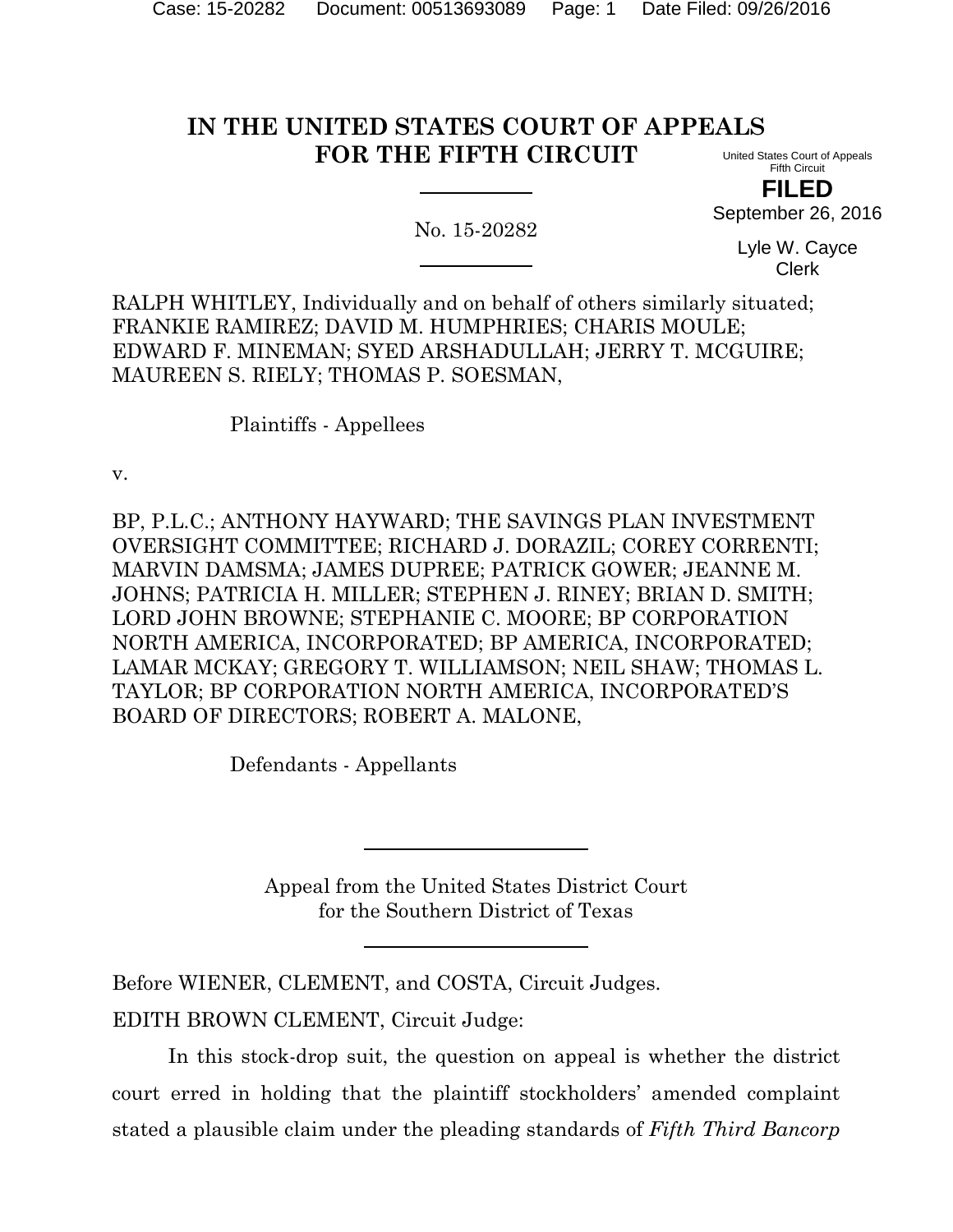*v. Dudenhoeffer,* 134 S. Ct. 2459 (2014). Because we conclude that it did, we reverse and remand.

#### **I.**

BP, p.l.c. ("BP") is a multinational oil and gas company headquartered in London, England. BP offered its employees a choice of investment and savings plans (the "Plans") regulated by ERISA, 29 U.S.C. §§ 1001-1461. The Plans included the BP Stock Fund—an employee stock ownership plan ("ESOP") comprised primarily of BP stock—as an investment option.

On April 20, 2010, the BP-leased *Deepwater Horizon* offshore drilling rig exploded, causing a massive oil spill in the Gulf of Mexico and a subsequent decline in BP's stock price. The BP Stock Fund lost significant value, and the affected investors filed suit on June 24, 2010, alleging that the plan fiduciaries: (1) breached their duties of prudence and loyalty by allowing the Plans to acquire and hold overvalued BP stock; (2) breached their duty to provide adequate investment information to plan participants; and (3) breached their duty to monitor those responsible for managing the BP Stock Fund.

The district court determined that the fiduciaries' investments in company stock were entitled to a "presumption of prudence" under *Kirschbaum v. Reliant Energy, Inc.*, 526 F.3d 243, 255 (5th Cir. 2008) (applying *Moench v. Robertson*, 62 F.3d 553 (3d Cir. 1995), *abrogated by Fifth Third*, 134 S. Ct. 2459). The district court held that the plaintiffs (hereafter "stockholders") had failed to overcome the *Moench* presumption and dismissed their claims under Federal Rule of Civil Procedure 12(b)(6). The stockholders appealed, and while their appeal was pending in this court, the Supreme Court issued *Fifth Third*, holding that there was no such "presumption of prudence" under ERISA. 134 S. Ct. at 2467. Instead, the Court held that "[t]o state a claim for breach of the duty of prudence on the basis of inside information, a plaintiff must plausibly allege an alternative action that the defendant could have taken that would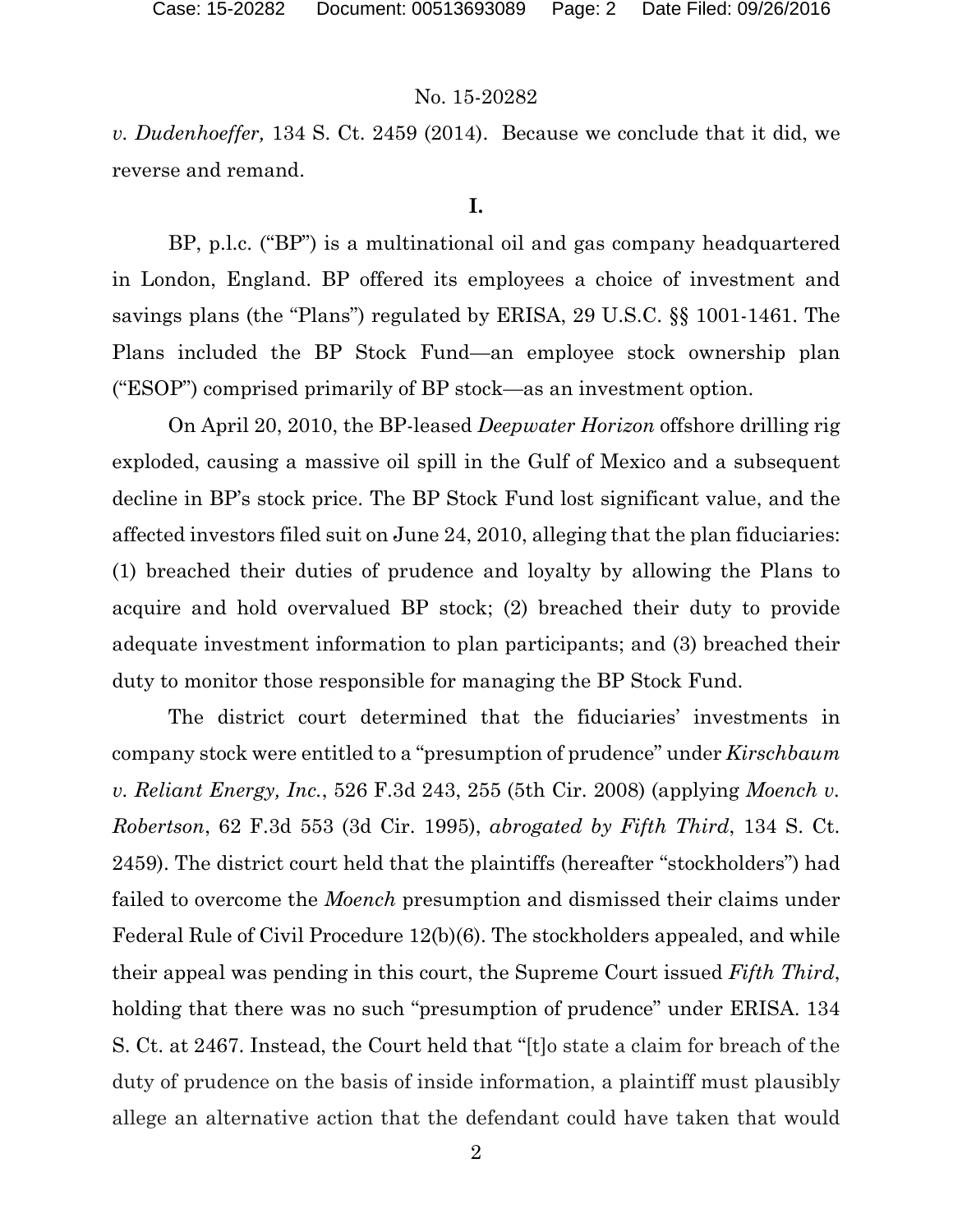have been consistent with the securities laws and that a prudent fiduciary in the same circumstances would not have viewed as more likely to harm the fund than to help it." *Id.* at 2472. This court then vacated the district court's judgment and remanded for reconsideration in light of *Fifth Third*. *Whitley v. BP, P.L.C.*, 575 F. App'x 341, 343 (5th Cir. 2014).

On remand, the stockholders moved to file an amended complaint alleging, as per *Fifth Third*, that the defendant fiduciaries possessed unfavorable inside information about BP and that they could have taken various alternative actions that would not have done more harm than good to the BP Stock Fund. The district court held that: (1) the stockholders had plausibly alleged that the defendants had inside information; and (2) the stockholders had plausibly alleged two alternative actions that the defendants could have taken that met the *Fifth Third* standard: freezing, limiting, or restricting company stock purchases; and disclosing unfavorable information to the public. The district court granted the motion to amend with respect to pleading these alternative actions. It then certified the defendants' motion for interlocutory appeal.

### **II.**

Under 28 U.S.C. § 1292(b), this court has "appellate jurisdiction over the order certified to the court of appeals," and "review is not limited to the controlling question of law formulated by the district court in its certification order." *Hines v. Alldredge*, 783 F.3d 197, 200 (5th Cir. 2015). This court reviews "de novo a district court's grant or denial of a Rule 12(b)(6) motion to dismiss." *Id.* at 200–01 (quoting *True v. Robles,* 571 F.3d 412, 417 (5th Cir. 2009)). Here, because the district court's grant of leave to amend was the functional equivalent of a denial of a Rule 12(b)(6) motion to dismiss, and was based on a question of law, this court reviews the district court's order de novo.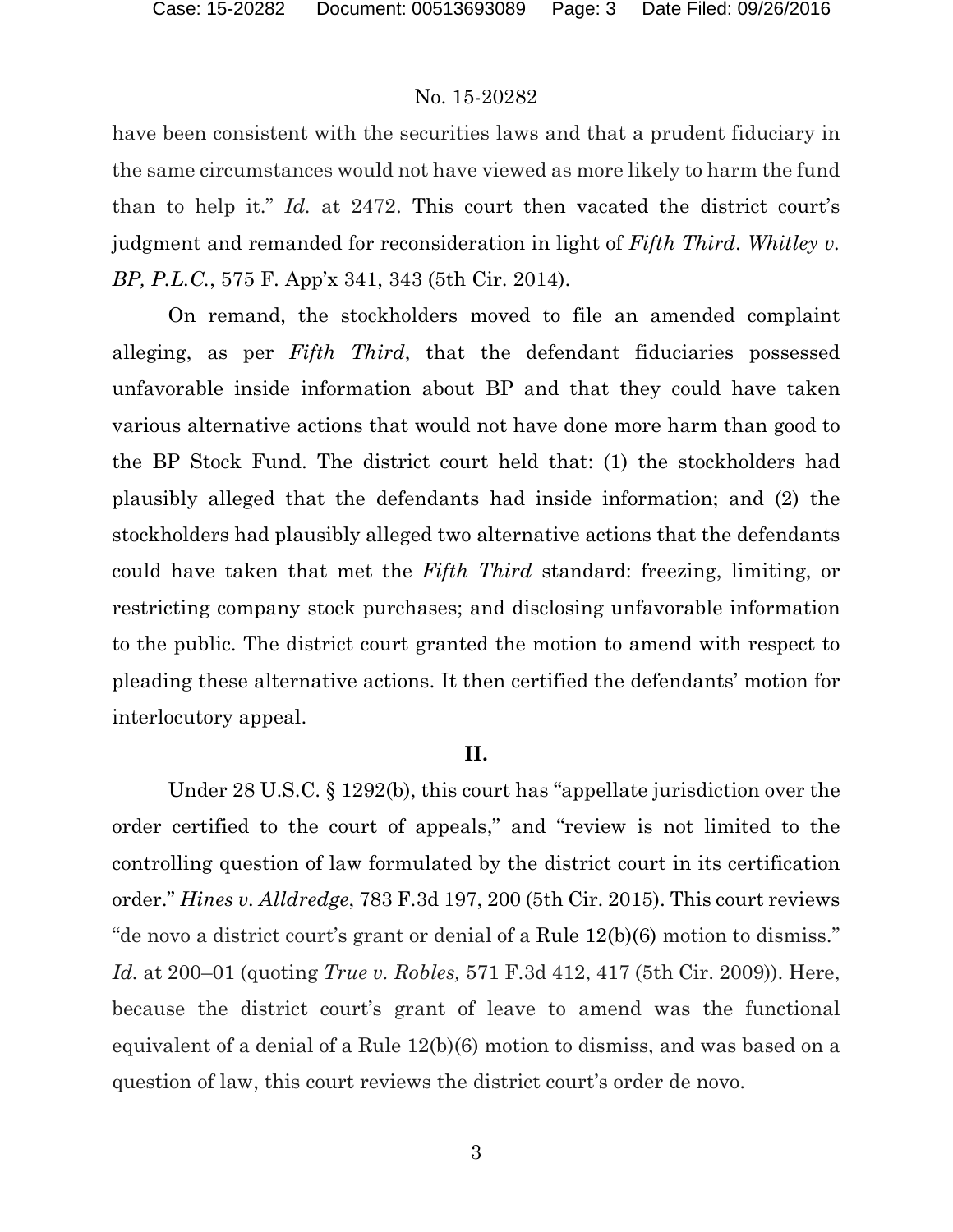### **III.**

ERISA, 29 U.S.C. §§ 1001-1461, protects participants in voluntarily established, private sector retirement plans. It does this "by establishing standards of conduct, responsibility, and obligation for fiduciaries of employee benefit plans." 29 U.S.C. § 1001(b). It "provides that an employer who sponsors an employee plan may also serve as a fiduciary of that plan," and it "imposes on the employer-fiduciary and on those who manage the plan strict statutory duties, including loyalty, prudence, and diversification." *Kirschbaum*, 526 F.3d at 248.

Here, the BP Stock Fund was an ESOP. "The term 'employee stock ownership plan' means an individual account plan . . . which is designed to invest primarily in qualifying employer securities . . . ." 29 U.S.C. § 1107(d)(6)(A). When the share price of an employer's stock decreases, the value of an employee-held ESOP account decreases as well. When the share price of an employer's stock decreases significantly, the affected employees often sue to recover their losses on their investments in employer stock. Such actions are commonly known as "stock-drop" suits.

Courts have recognized a tension between a fiduciary's duty to prudently manage investments under ERISA and Congress's allowance of funds composed primarily of employer stock. In *Moench*, the Third Circuit framed the question as follows: "To what extent may fiduciaries of [ESOPs] be held liable under [ERISA] for investing solely in employer common stock, when both Congress and the terms of the ESOP provide that the primary purpose of the plan is to invest in the employer's securities[?]" 62 F.3d at 556. There, the plaintiffs sued after their employer, a bank, collapsed, wiping out their ESOP investments. After a lengthy discussion of the history and purpose of ERISA and ESOP funds, the Third Circuit ultimately held that "an ESOP fiduciary who invests the assets in employer stock is entitled to a presumption that it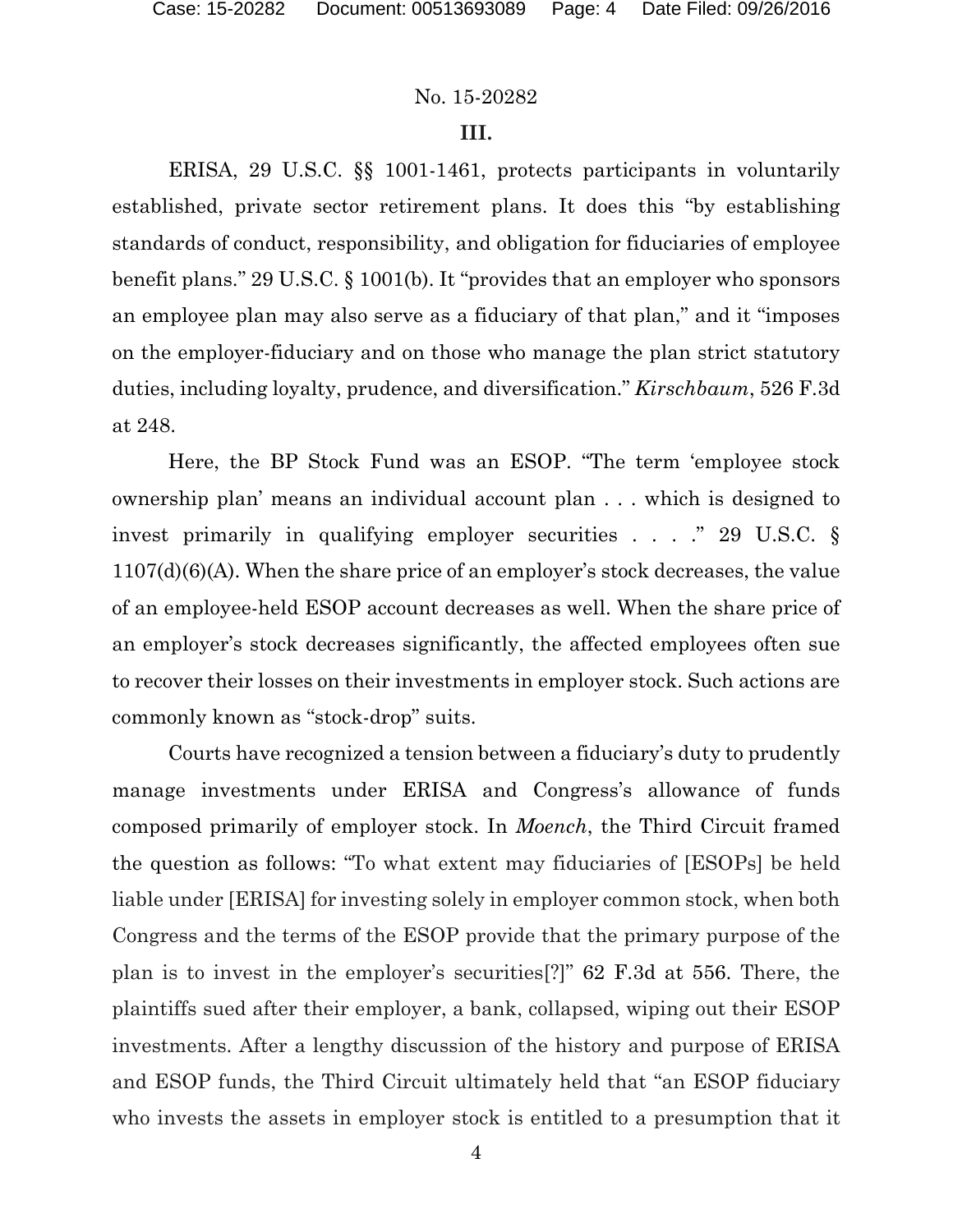acted consistently with ERISA by virtue of that decision." *Id.* at 571. This presumption was later adopted by several other circuits, including this one in *Kirschbaum*, 526 F.3d at 255.

The *Moench* presumption was rejected by the Supreme Court in *Fifth Third.* 134 S. Ct. 2459. There, the defendants included a large financial services firm and the plaintiffs were ESOP participants. The firm's stock price plummeted seventy-four percent during the great recession. The plaintiffs sued, alleging that "the fiduciaries knew or should have known that Fifth Third's stock was overvalued and excessively risky" based on both public information and nonpublic, i.e., inside, information. *Id.* at 2464. The district court held that the defendants were entitled to a "presumption that their decision to remain invested in Fifth Third stock was reasonable," *Dudenhoeffer v. Fifth Third Bancorp,* 757 F. Supp. 2d 753, 758 (S.D. Ohio 2010), and cited *Moench*. The district court held that the plaintiffs had failed to allege sufficient facts to overcome the presumption and dismissed the complaint under Rule 12(b)(6). The Sixth Circuit reversed. *Dudenhoefer v. Fifth Third Bancorp*, 692 F.3d 410, 424 (6th Cir. 2012). The Sixth Circuit did not reject the application of the presumption; rather, it held that the presumption concerns questions of fact that do not apply at the pleading stage. *Id.* at 418-19.

The Supreme Court noted that "[i]n applying a 'presumption of prudence' that favors ESOP fiduciaries' purchasing or holding of employer stock, the lower courts have sought to reconcile congressional directives that are in some tension with each other." 134 S. Ct. at 2465. "On the one hand, ERISA itself subjects pension plan fiduciaries to a duty of prudence," while "[o]n the other hand, Congress recognizes that ESOPs are 'designed to invest primarily in' the stock of the participants' employer,  $\S 1107(d)(6)(A)$ , meaning that they are *not* prudently diversified." *Id.* After reviewing the "pertinent provisions of ERISA," the Court held that "the law does not create a special presumption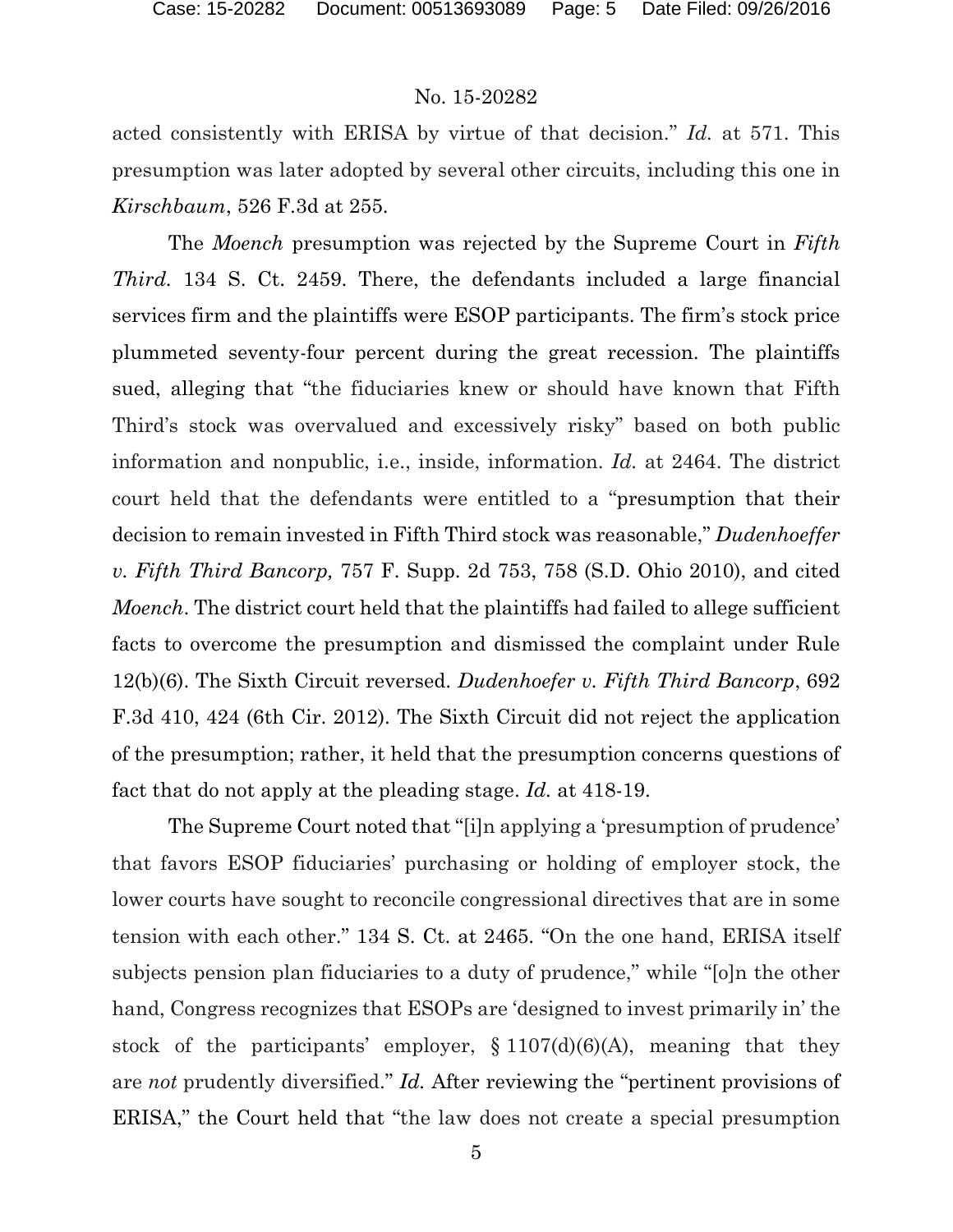favoring ESOP fiduciaries" and that "the same standard of prudence applies to all ERISA fiduciaries, including ESOP fiduciaries, except that an ESOP fiduciary is under no duty to diversify the ESOP's holdings." *Id.* at 2467.

The Court nonetheless recognized the plaintiffs' "legitimate" concern "that subjecting ESOP fiduciaries to a duty of prudence without the protection of a special presumption will lead to conflicts with the legal prohibition on insider trading" because "ESOP fiduciaries often are company insiders and because suits against insider fiduciaries frequently allege . . . that the fiduciaries were imprudent in failing to act on inside information they had about the value of the employer's stock." *Id.* at 2469. The Court disagreed that the presumption of prudence applied by the lower courts was "an appropriate way to weed out meritless lawsuits" and stated that such a task could "be better accomplished through careful, context-sensitive scrutiny of a complaint's allegations." *Id.* at 2470.

Turning to pleading standards, the Court stated that "where a stock is publicly traded, allegations that a fiduciary should have recognized from publicly available information alone that the market was over- or undervaluing the stock are implausible as a general rule, at least in the absence of special circumstances." *Id.* at 2471. The Court then stated:

> To state a claim for breach of the duty of prudence on the basis of inside information, a plaintiff must plausibly allege an alternative action that the defendant could have taken that would have been consistent with the securities laws and that a prudent fiduciary in the same circumstances would not have viewed as more likely to harm the fund than to help it.

Id. at 2472. The Court vacated and remanded, "leav[ing] it to the courts below to apply the foregoing to the complaint in this case in the first instance." *Id.* at 2473.

6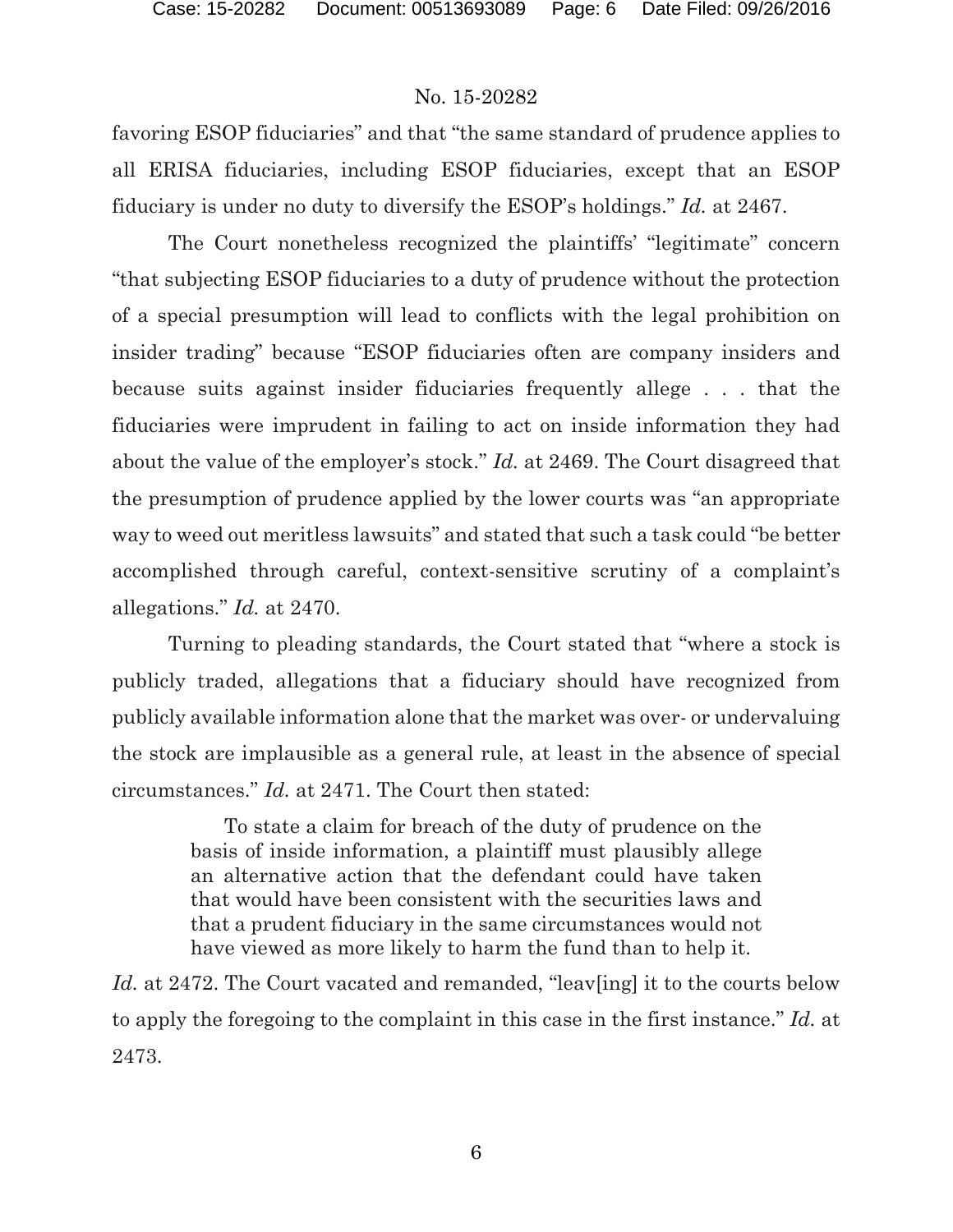The Ninth Circuit soon took on the challenge of interpreting the Supreme Court's *Fifth Third* pleading standards in *Harris v. Amgen, Inc.*, 788 F.3d 916 (9th Cir. 2015). *Harris*—like this case—was an employee stock-drop action that was filed before *Fifth Third*. In *Harris*, the plaintiffs alleged that Amgen, a pharmaceutical company, concealed unfavorable information about a drug, and that when the unfavorable information came to light, Amgen's share price declined significantly. The plaintiffs claimed "that fiduciaries of Amgen's stockownership plans knew or should have known that the stock was overvalued based on inside information, and should have either removed the Amgen stock as an investment option or revealed to the general public" the unfavorable inside information. *Id.* at 924 (Kozinski, J., dissenting from denial of rehearing en banc). The Ninth Circuit decided that the allegations in the plaintiffs' complaint—despite being written before *Fifth Third*—were sufficient because it was "plausible" that the "defendants could remove the Fund from the list of investment options without causing undue harm to plan participants." *Id.* at 938. The court further held that the Supreme Court had "articulated certain standards for ERISA liability in *Fifth Third*" but that the Ninth Circuit had "already assumed those standards" in an earlier opinion. *Id.* at 940.

The Supreme Court reversed. *Amgen Inc. v. Harris*, 136 S. Ct. 758 (2016). The Court clarified that the *complaint itself* must plausibly allege "that a prudent fiduciary in the same position 'could not have concluded' that the alternative action 'would do more harm than good.'" *Id.* at 760 (quoting *First Third*, 134 S. Ct. at 2463). The Court clarified that a court cannot simply presume that the plaintiff's proposed alternatives would satisfy the *Fifth Third* standards; rather, "the facts and allegations supporting that proposition should appear in the stockholders' complaint." *Id.* Noting that the plaintiffs were the "masters of their complaint," the Court left it to the district court to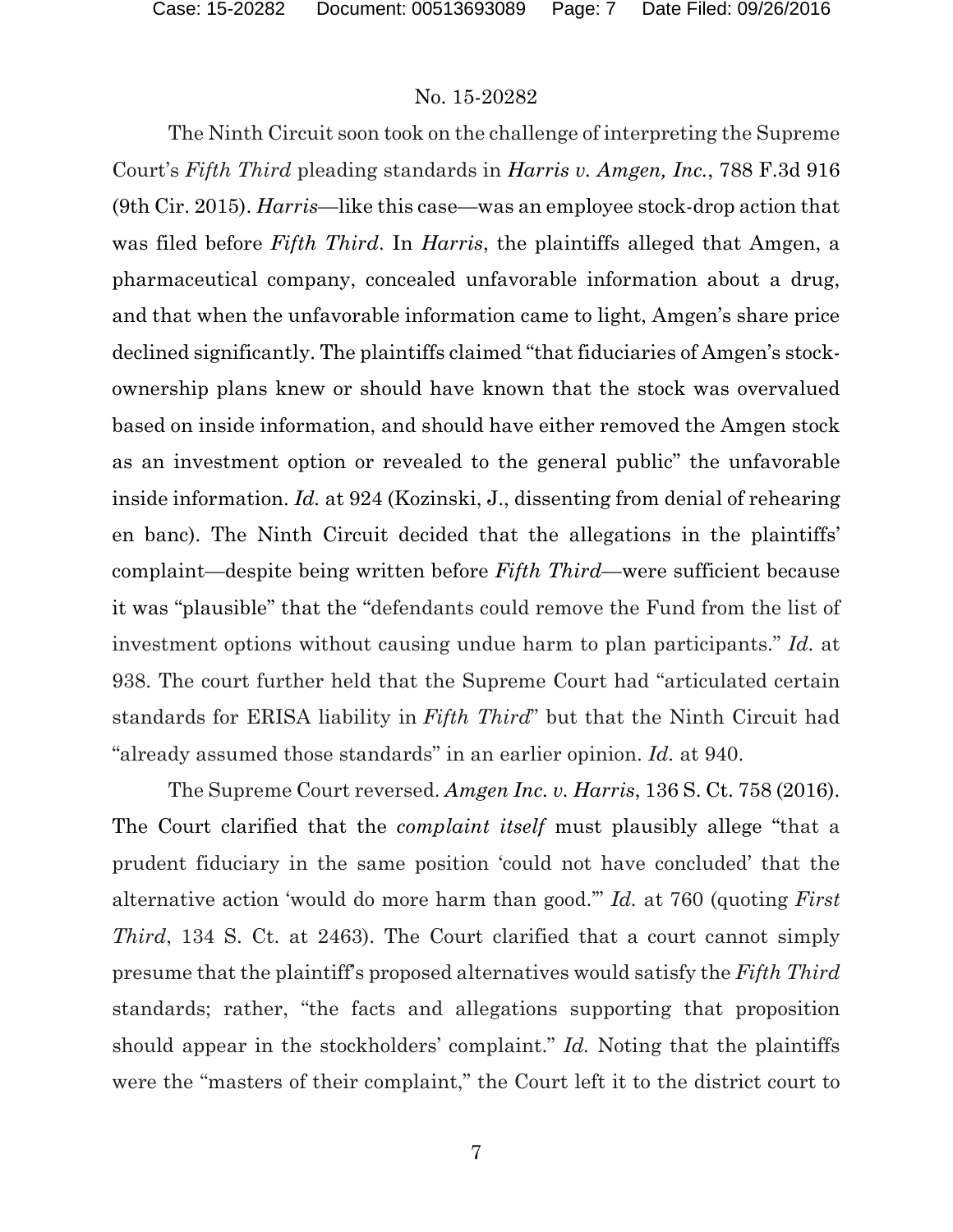determine whether the *Amgen* plaintiffs could amend their complaint to satisfy the standards of *Fifth Third*. *Id.*

In light of these decisions, the district court here erred when it altered the language of *Fifth Third* to reach its holding. In *Fifth Third*, the Supreme Court stated that the plaintiff's proposed alternative must be one that "a prudent fiduciary in the same circumstances would not have viewed as *more likely to harm the fund than to help it*." 134 S. Ct. at 2472 (emphasis added). But here the district court stated that it could not determine, "on the basis of the pleadings alone, that *no* prudent fiduciary would have concluded that [the alternatives] would do *more good than harm*" (second emphasis added). These statements are not equivalent. Under the Supreme Court's formulation, the plaintiff bears the significant burden of proposing an alternative course of action so clearly beneficial that a prudent fiduciary *could not conclude* that it would be more likely to harm the fund than to help it.

Here, the stockholders have failed to do so. Indeed, in certifying this case for interlocutory appeal the district court recognized that if defendants have correctly read *Dudenhoeffer* to require "plaintiffs to plausibly allege that *no* prudent fiduciary could have concluded that the proposed alternative action would do more harm than good"—and *Amgen* has since confirmed that is the standard—then the plaintiff's claim should be dismissed. In their amended complaint, the stockholders state that their proposed alternatives "(a) could have been done without violating the securities laws or any other laws; (b) should have been done to fulfill Defendants' fiduciary obligations under ERISA; and (c) would not have been more likely to harm the BP Stock Fund than to help it." Aside from these conclusory statements, the stockholders do not specifically allege, for each proposed alternative, that a *prudent fiduciary* could not have concluded that the alternative would do more harm than good, nor do they offer facts that would support such an allegation. This runs counter